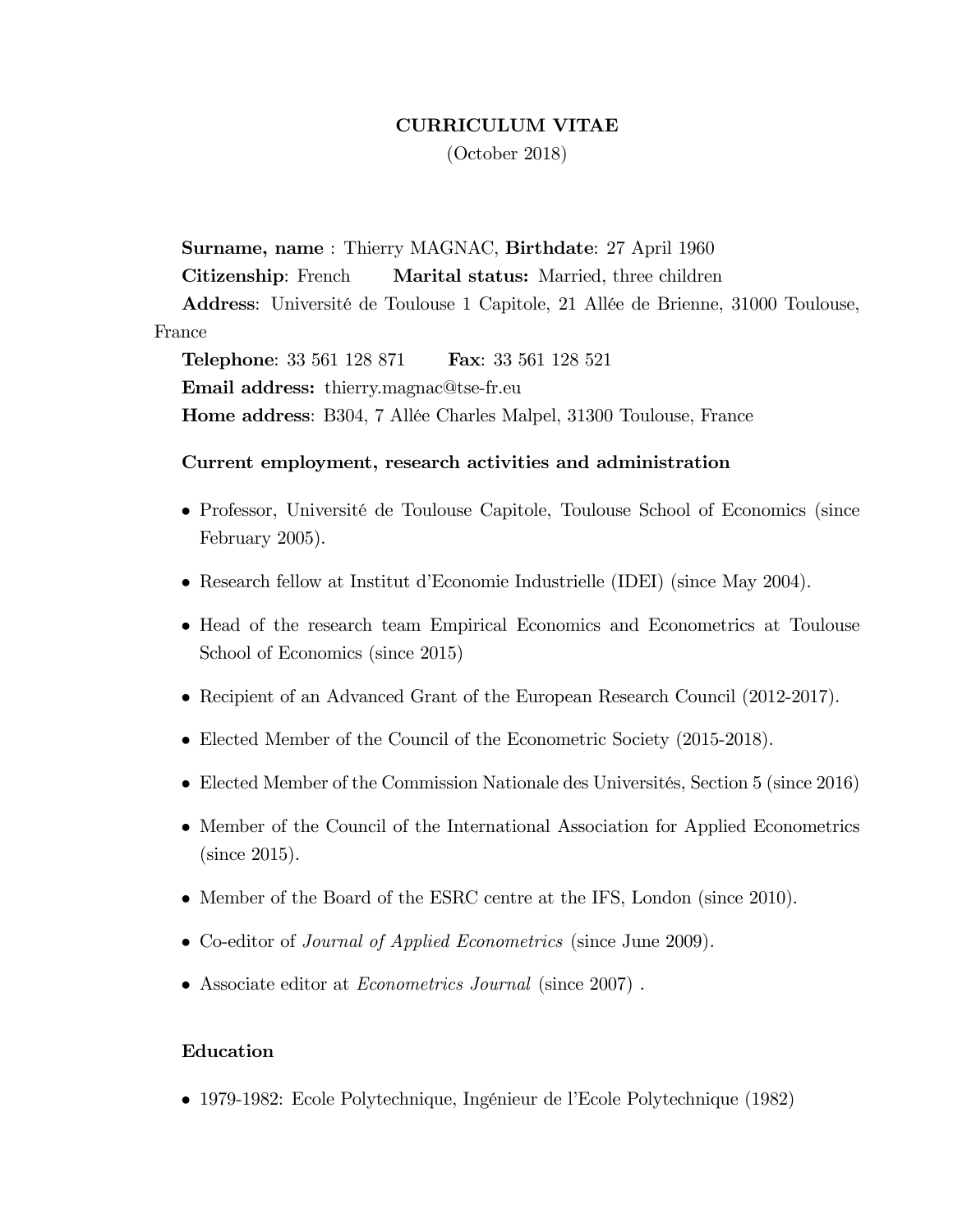- 1982-1984: Ecole Nationale de la Statistique et de l'Administration Economique (ENSAE), IngÈnieur Economiste-Statisticien (1984)
- 1987: PhD Thesis, EHESS, Paris

#### Fellowships

- Fellow of the Econometric Society (2009)
- Associate at IFS, London (since 1992), CEPREMAP (since 2004), research fellow at CEPR, London (since 1999), IZA, Bonn (since 2002), CIREQ (Montréal, since 2003) and CEMMAP, London (since 2010).
- Senior fellowship at Institut Universitaire de France (2011-2016).

#### Experience

- Junior research fellow (1987-1995) and Senior research fellow (1995-2005) at Institut National de la Recherche Agronomique (INRA).
- Research fellow at DELTA (1988-1993), CREST (1995-2004) & LERNA (2004- 2005).
- Head of Laboratoire d'Economie Appliquée, INRA-Paris Jourdan (1998-2001) and head of the Microeconometric Research Unit at CREST, Paris (Jan 2003-Jun 2004).
- Scientific Director, Fondation Jean-Jacques Laffont (2007-2011).

Teaching (including as associate or invited professor)

- INE, Cotonou, Benin, (february 1988-89, 1991): Mathematical models of growth
- ENSAE, Paris (1988-2003): Linear econometrics, panel data and binary models.
- EHESS (1988-90, 91-94): Graduate econometrics.
- Department of Economics at University College, London (1990-91): undergraduate statistics and applied microeconomics
- Ecole Polytechnique, Department of Economics, Palaiseau (1992-2006): classes in micro, macroeconomics, courses in applied econometrics and labour economics.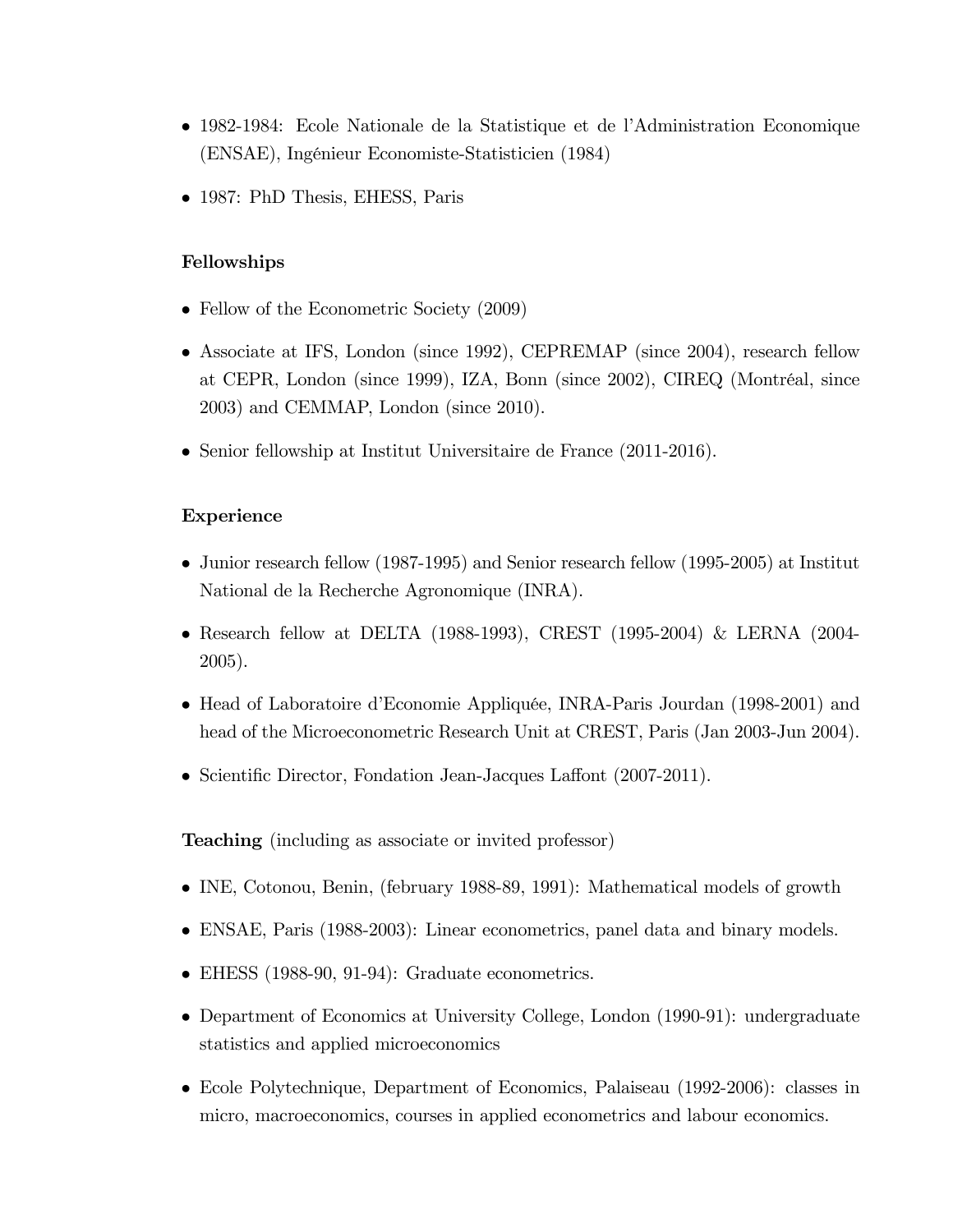- Universitat Autonoma de Barcelona, Barcelona, Spain (spring 1993): Discrete econometric models
- Université de Lausanne, Switzerland (may 1993): labour economics
- PUC, Rio de Janeiro, Brazil (may-jun 2000, dec 2002): duration, discrete data econometrics
- CEMFI, Madrid, Spain (February 2005): Semiparametric binary models
- Université de Toulouse: Econometrics in Master 2 (Panel data) and PhD program (semiparametric and non parametric discret choices) (2005-2008)
- UniversitÈ de Toulouse: Econometrics Undergraduate 3rd year (since 2005)
- School of Governance, Maastricht, Netherlands (February 2006-2007): Econometric evaluation methods
- UniversitÈ de Toulouse: Econometrics Master 1 class (2007-2011)
- Université de Toulouse: Program Evaluation (2017)
- Université de Toulouse: Partial Identification (2017)

# Other Research Administration

- Committee member of Meetings of the Econometric Society (1992, 1996-9, 2001-3, 2005-7, 2009-10), European Economic Association (1993, 1997, 2002-2004), LACEA (2002).
- $\bullet$  Coorganizer of DELTA-CEPR 1990, Paris and EC<sup>2</sup> (European Conference in EConometrics), december 1992, Paris.
- Guest editor of *Annales d'Economie et Statistique*, 1993 (with P.A.Chiappori) and of Journal of Econometrics, 1997 (with C.Gouriéroux) and Journal of Applied Econometrics (with Pierre Dubois and Marc Ivaldi).
- Former associate editor at *Annales d'Economie et Statistique* (1992-2005), *Econo*metrica ( 2003-2012), Economic Policy (2012-2014), The Economic Journal (1997- 2000), European Economic Review (1998-2002), Investigaciones Economicas (1997- 2002), Journal of the European Economic Association (2005-2008), Labour Economics, (1995-1999), World Bank Economic Review (2005-2010). Also referee for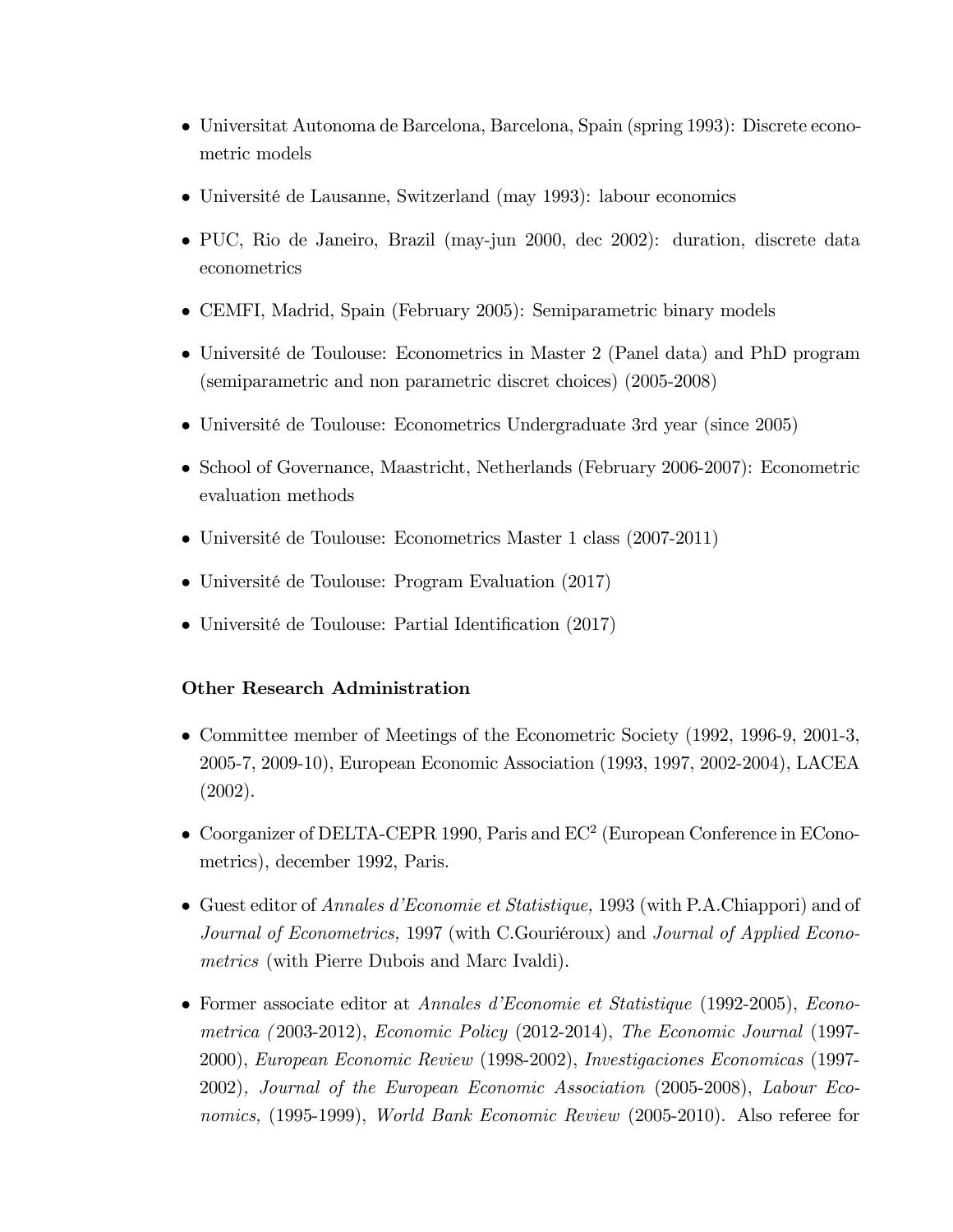American Economic Review, Journal of Development Economics, Journal of Econometrics, Journal of Human Resources, Journal of Public Economics, Review of Economics and Statistics, Review of Economic Studies, Journal of Political Economy and other journals.

- Leader of the French team of SHARE (Survey of Health, Aging and Retirement in Europe): jan 2002- may 2003.
- Chair of Empirical Economics and Econometrics, European Meeting of the Econometric Society, Milan 2008.
- Member of the selection committee, European University, Florence, 2004 and 2011.
- Member of the Scientific Council, CASD, Genes, Paris (2013-2015).
- Member of the ERC committee for consolidator and starting grants (2012-4-6)
- Secretary of the European Standing Committee of the Econometric Society (2012-2015).
- Co-chair of the 3rd meeting of the International Association for Applied Econometrics (in collaboration with Mark Watson), Milan, 22-25 June 2016.

#### PhD Students

- Alice Mesnard, *International Migrations*, EHESS, 1998. Alice is research fellow at the Institute for Fiscal Studies, London, UK.
- Pierre Dubois, Contracts, risk and incomplete markets in agriculture, EHESS, (in collaboration with Bruno Jullien), 1999. Pierre is Professor at Université de Toulouse 1 Capitole.
- Eric Maurin, *Measurement and analyses of income inequality*, EHESS, 2000. Eric is professor at EHESS, Paris.
- Anna d'Addio, Mobility of young people on the French labour market, Université Catholique de Louvain (in collaboration with Bart Cockx), 2000. Anna is employed by OECD, Paris.
- $\bullet$  Jérôme Reboul, *Bankrupcy and firm financing*, (in collaboration with Thomas Mariotti), Toulouse School of Economics, 2007. Jérôme is employed by Ministère du Logement, Paris.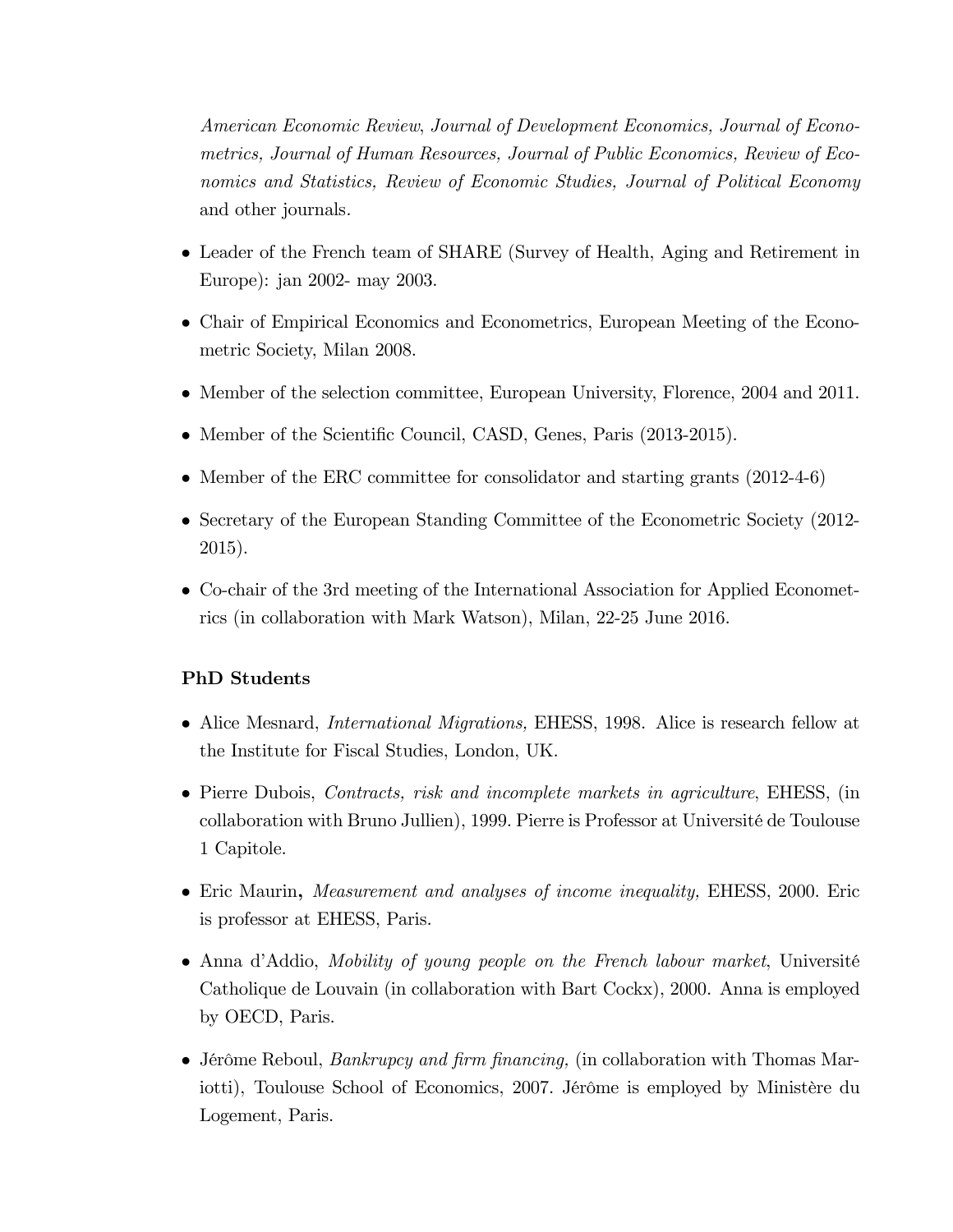- Elise Coudin, Small sample estimation based on sign tests and quantile regression (in collaboration with Jean-Marie Dufour), Université de Montréal, 2007. Elise is employed by INSEE, Paris.
- Sarolta Laczo, Risk sharing in LDCs, (in collaboration with Pierre Dubois) University of Toulouse. Sarolta is a Lecturer in Economics at the University of Surrey.
- $\bullet$  Elodie Alet, *Grade retention at school*, December 2011. Elodie is a "chargé de cours" at Toulouse School of Economics.
- David Pacini, *Essays in Partial Identification*, September 2011. David is an assistant professor at University of Bristol since sep 2011.
- Qizhou Xiong, *College choices*, September 2015. Qizhou is an assistant professor at University of Magdebourg since sep 2015.
- Mattia Girotti, *Industrial organization in banking*, September 2015. Mattia is research fellow at Banque de France since sep 2015.
- Xintong Han, *Education choices*, July 2017, Xintong is an assistant professor at Concordia University in Montréal, Canada, since sep 2017.
- Christophe Bruneel, *Search models*, since sep 2016.
- Tuuli Vanhapelto, Housing liquidity, since sep 2018.
- Jose Alfonso Muñoz Alvarado, *Human capital*, since sep 2018 (in collaboration with François Poinas).

# Invited Lectures

- "Non Linear Panel Data Models", Sociedade Brasileira de Econometria, Nova Friburgo, Dec 2002
- "Set Identified Linear Models", *Econometric Society European Meeting*, Vienna, August 2006.
- "College Entry Exams: A dynamic discrete choice model", *ESRC Econometric Study* group, Bristol, July 2009.
- Invited lectures, *Cowles Foundation*, Yale, april 2011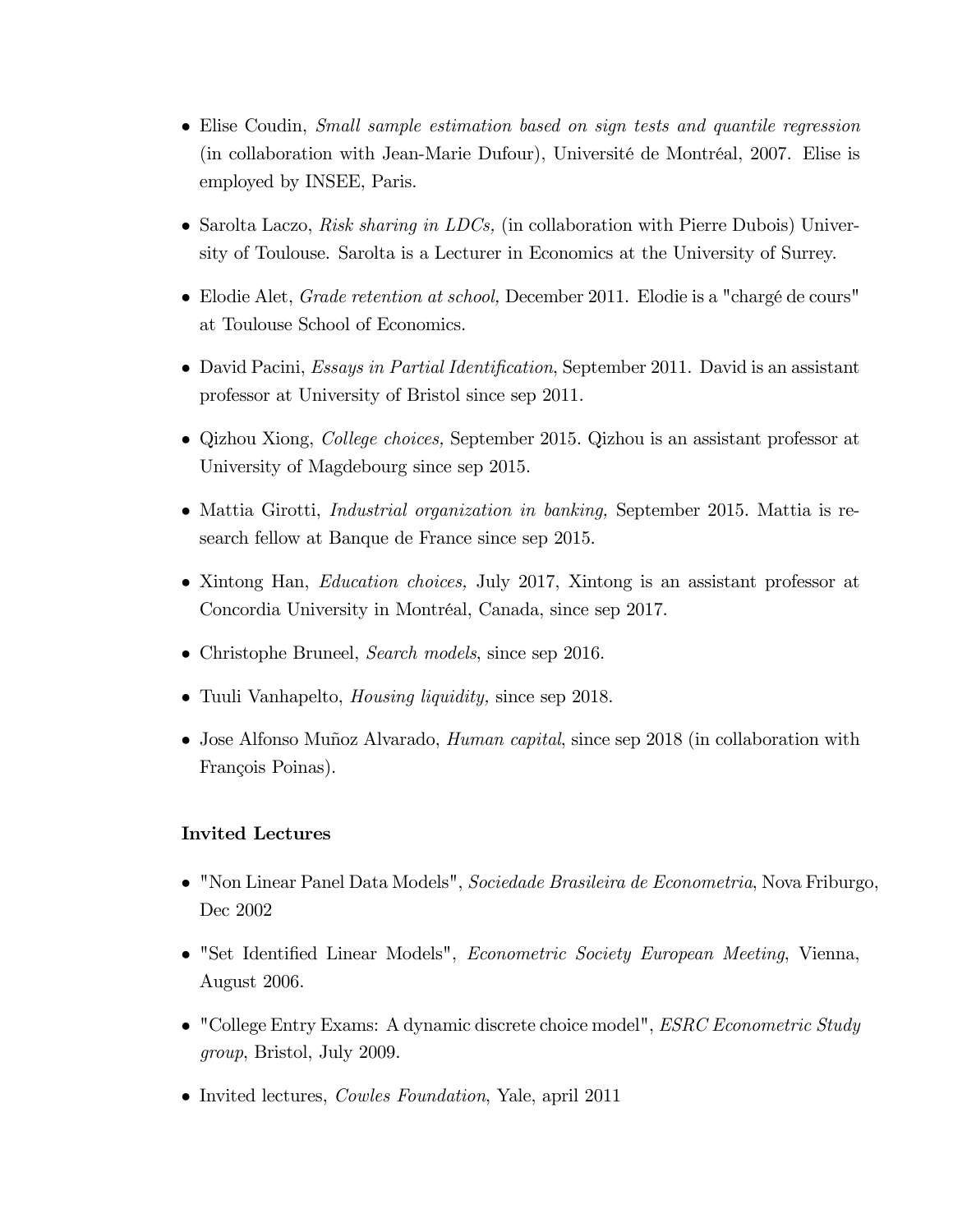- Invited lectures, *Duke University*, october 2012
- · "Identification partielle", Société Canadienne de Sciences Economiques, Québec, May 2013
- Barcelona Graduate School, Microeconometrics, Invited Lecture, juin 2015.
- $\bullet\,$  Keynote lecture , ADRES Doctoral Conference, February 2017
- $\bullet\,$  Keynote lecture , Journées de Microéconomie Appliquée, May 2017

# Languages

 English, French áuently read, spoken and written. Spanish and Portuguese read and spoken.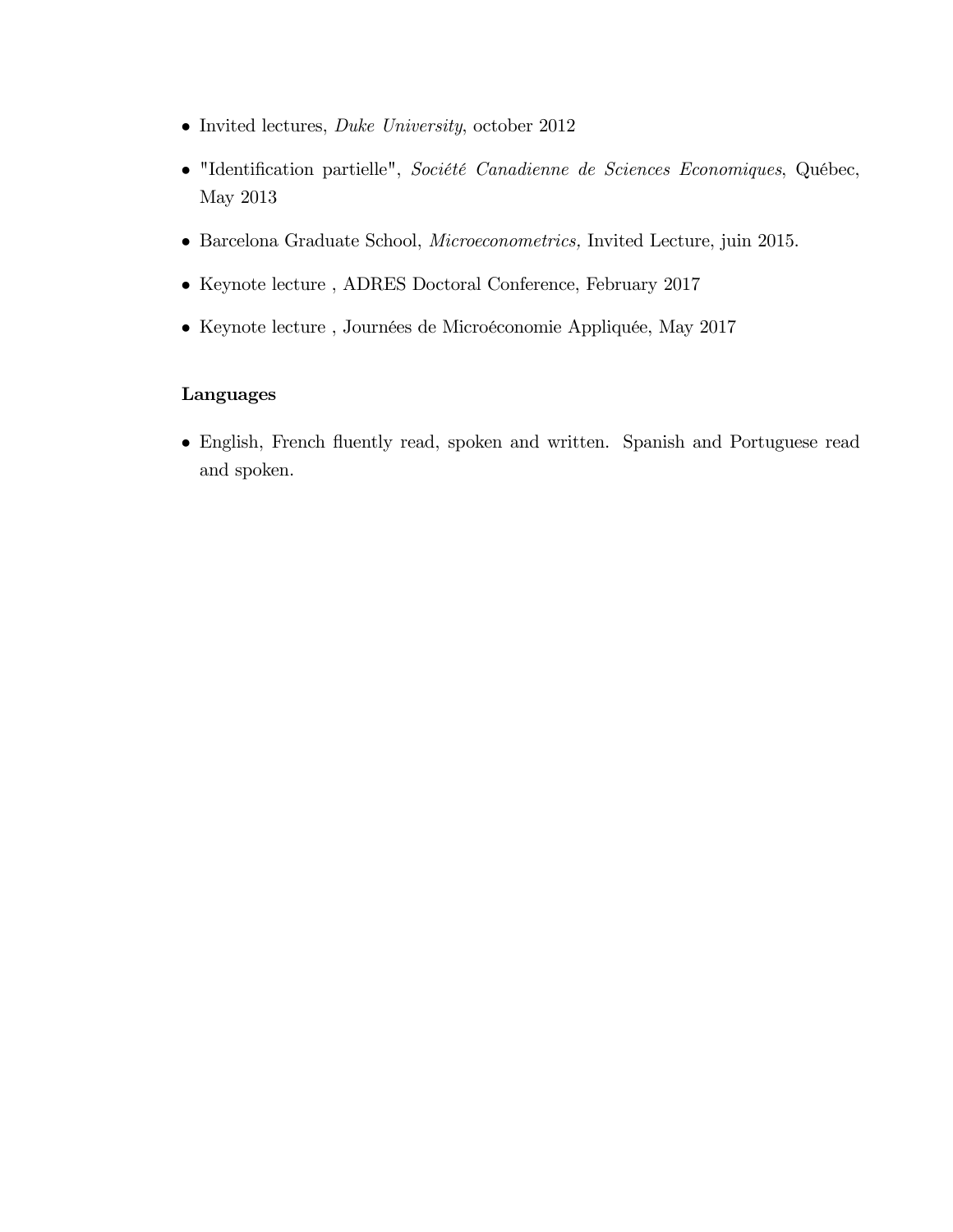Publications (in refereed journals)

- "College Entry and Allocation Mechanisms" (in collaboration with Jose-Raimundo Carvalho and Qizhou Xiong), 2018, TSE Working Paper, n°14-506 forthcoming in Quantitative Economics.
- "Quels étudiants pour quelles universités?: Analyses empiriques de mécanismes d'allocation centralisée", 2018, Revue Economique,  $69(5):683-708$ .
- "Human Capital Investments and the Life Cycle of Earnings" (in collaboration with Nicolas Pistolesi and SÈbastien Roux), 2018, Journal of Political Economy, 126(3), 1219-1249.
- "A Note on Sufficiency in Binary Panel Data Models" (in collaboration with Koen Jochmans), 2017, Econometrics Journal, 20(2), 259-269.
- "Set Identification, Moment Restrictions and Inference" (in collaboration with Christian Bontemps), 2017, Annual Review of Economics, 9:103-129 .
- $\bullet$  "Foreign fees and customers' cash withdrawals", 2017, Journal of Banking and Finance 78, 117–129
- "Regional Policy Evaluation, Interactive Fixed Effects and Synthetic Controls" (in collaboration with Laurent Gobillon), 2016, Review of Economics and Statistics, 98(3), 535-551
- "Do unemployed workers benefit from enterprise zones? The French experience" (in collaboration with Laurent Gobillon and Harris Selod), 2012, Journal of Public  $Economics, 96(9–10), 881-892$ .
- "Set Identified Linear Models" (in collaboration with Christian Bontemps and Eric Maurin), 2012, *Econometrica*, 80(3), 1129–1155.
- $\bullet$  "The effect of location on finding a job in the Greater Paris Area" (in collaboration with Laurent Gobillon and Harris Selod), 2011, Journal of Applied Econometrics, 26(7):1079-1112.
- "Dynamique des salaires dans une cohorte" (in collaboration with SÈbastien Roux), 2009, Economie et PrÈvision, 187:1-24.
- "Formal and Informal Risk Sharing in LDCs" (in collaboration with P., Dubois and B., Jullien), 2008, Econometrica, 76:679-726.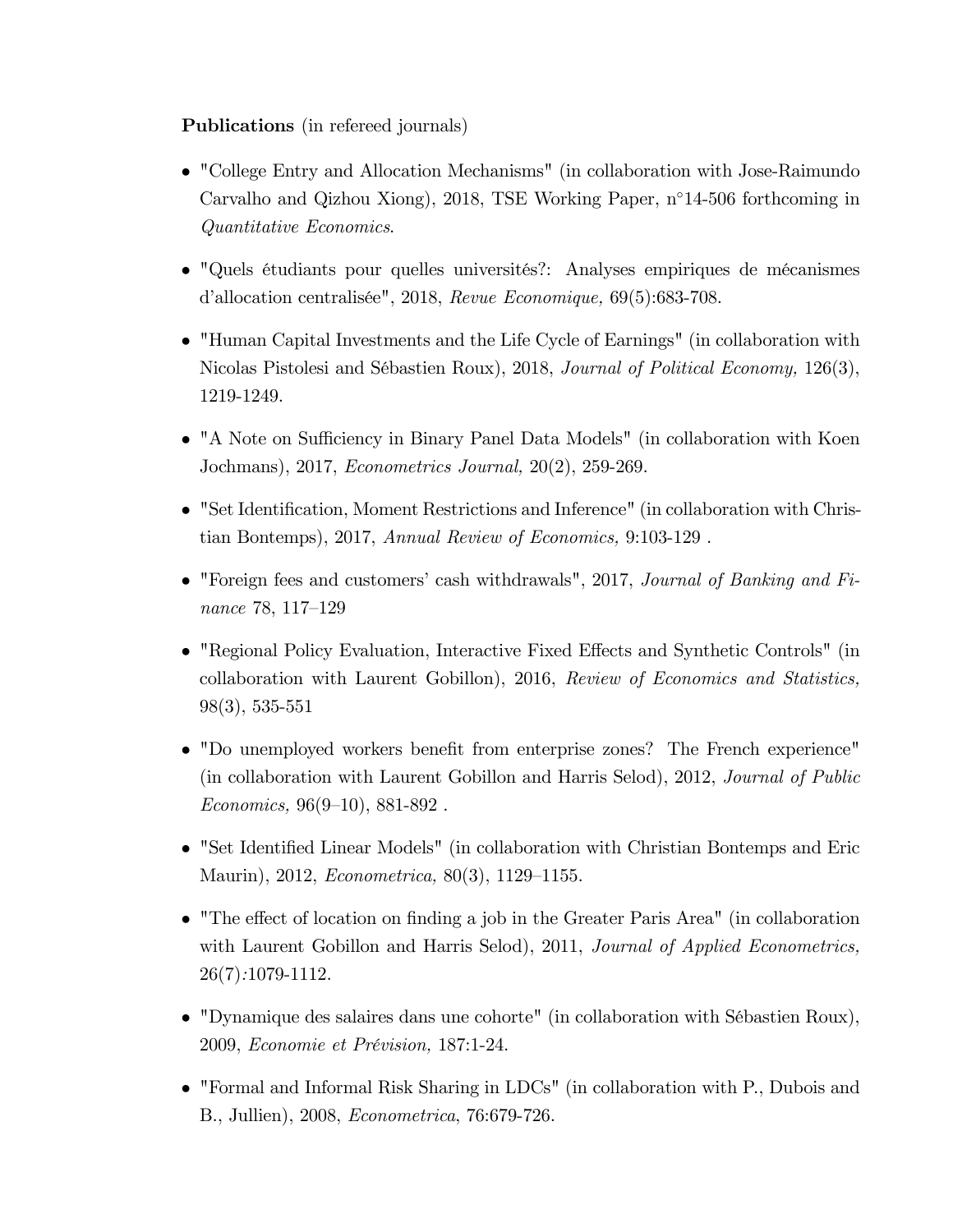- "Partial Identification in Binary Models with Discrete and Interval-Valued Regressors", (in collaboration with E., Maurin), 2008, Review of Economic Studies, 75:835-864.
- $\bullet$  "Risk, Uncertainty and Discrete Choice Models" (in collaboration with A. de Palma, M. Ben-Akiva, D.Brownstone, C. Holt, D. McFadden, P. Moffatt, N. Picard, K. Train, P.Wakker, J. Walker), 2008, Marketing Letters, 19(3-4):269-285.
- $\bullet$  "A Comment on the identification power in games by A. Aradillas-Lopez and E. Tamer", 2008, Journal of Business & Economic Statistics, 26:295-297.
- "Collective Labor Supply: Heterogeneity and Nonparticipation" (in collaboration with R.Blundell, P.A..Chiappori and C.Meghir), 2007, Review of Economic Studies, 74:417-445.
- "Identification & Information in Binary Models", (in collaboration with E., Maurin), 2007, Journal of Econometrics, 139:76-104.
- "Droits à la retraite et mortalité différentielle", (in collaboration with  $A$ ., Bommier, B., Rapoport, M., Roger), 2006, Economie et Prévision, 168:1-16.
- $\bullet$  "The impact of information on wine auction prices: results of an experiment", (in collaboration with S. Lecocq, M.-C. Pichery, and M. Visser), 2005, Annales d'Economie et de Statistiques, 77:37-58.
- "Binary Variables and Sufficiency: Generalizing Conditional Logit", 2004, *Econo*metrica, 72:1859-1876.
- "The Dynamics of Local Employment Growth", (in collaboration with  $P.-P$ , Combes et J.-M. Robin), 2004, Journal of Urban Economics,  $56(2):217-43$ .
- "How valuable is on-farm work to farmers?", (in collaboration with  $M$ , Fall), 2004, American Journal of Agricultural Economics, 86, 267-281.
- $\bullet$  "Le marché du travail à l'approche de la retraite : évolutions en France entre 1982 et 1999", (in collaboration with A., Bommier, M., Roger), 2003, Revue Française  $d'Economic, 18: 23-82.$
- "Analyse économique des politiques éducatives : l'augmentation de la scolarisation en France de 1982 à 1993", (in collaboration with D.Thesmar), Annales d'Economie  $et \; Statistics, \; 2002, \; 65:1-34.$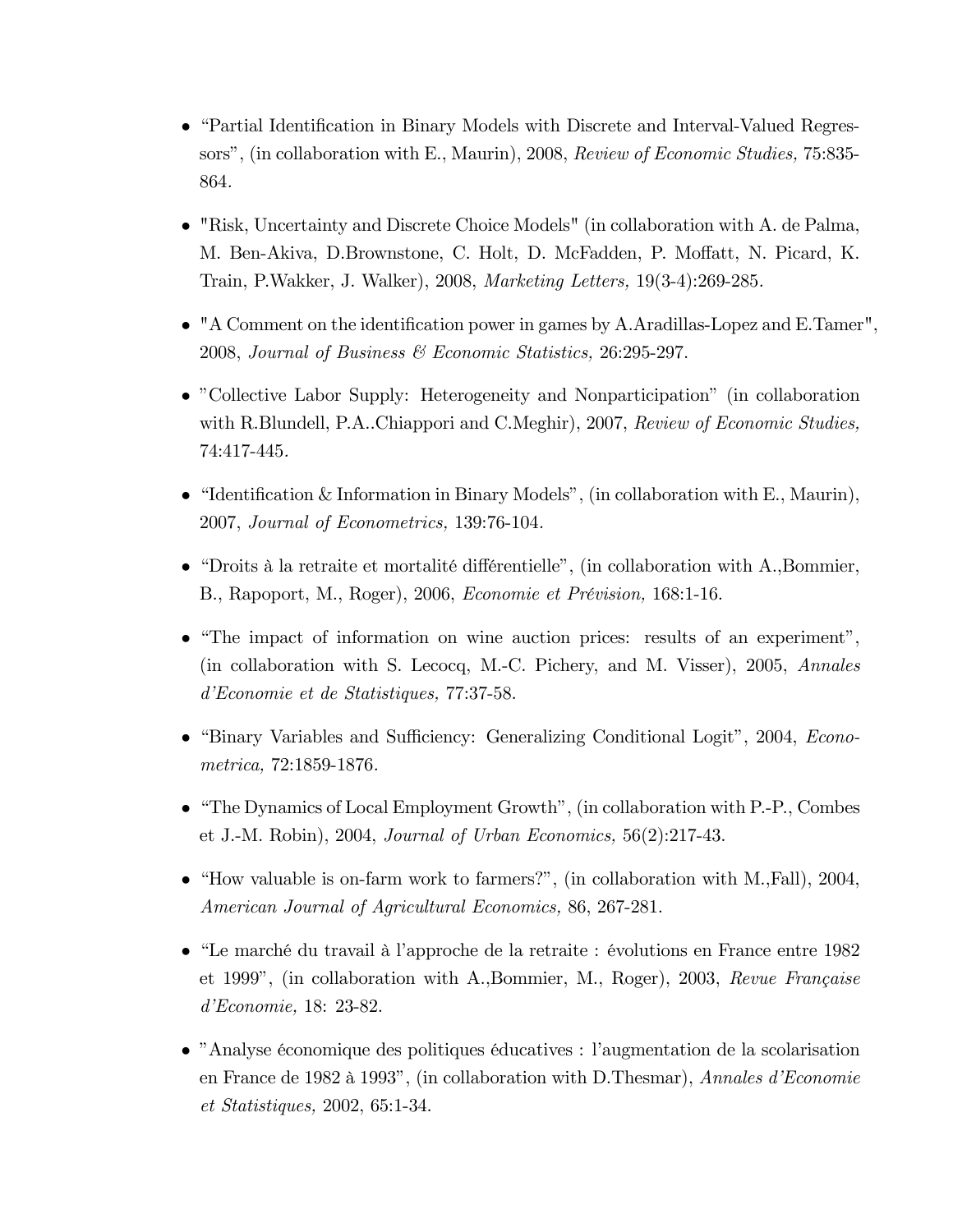- "Identifying dynamic discrete choice models", (in collaboration with  $D$ . The smar), Econometrica, 2002, 70:801-16.
- $\bullet$  "Départs en retraite : évolutions récentes et modèles économiques", (in collaboration with A., Bommier et M. Roger), Revue Française d'Economie, 2001, 16.
- "L'apport de la microéconométrie à l'évaluation des politiques publiques pour l'emploi", Cahiers d'Economie et Sociologie Rurales, 54:90-113, 2000.
- "State dependence and unobserved heterogeneity in youth employment histories", The Economic Journal, 110:805-837, 2000.
- "Youth employment policies in France", (in collaboration with D. Fougère and F., Kramarz), European Economic Review (44)4-6: 928-94, 2000.
- $\bullet$  "Dynamic stochastic dominance in bandit decision problems", (in collaboration with J.M.Robin), Theory and decision, 47: 267-295,1999.
- "Estimation of transition models with recall errors" (in collaboration with M.Visser), The Review of Economics and Statistics, 81(3):466-74, 1999.
- "Savings, Layoff Risk and Labour Market Transitions", (in collaboration with R. Blundell et C.Meghir), Journal of Business and Economic Statistics, 15:153-164, 1997.
- "Seasonal Migrations of Labour", (in collaboration with G.Postel-Vinay), Explorations in Economic History, 34:1-26, 1997.
- "Occupational Choice and Liquidity Constraints", (in collaboration with J.M.Robin), Ricerche Economiche, 50:105-33, 1996.
- "Analyzing Incomplete Individual Employment Histories using Indirect Inference", (in collaboration with J.M.Robin et M.Visser), *Journal of Applied Econometrics*,  $10: S153-169, 1995.$
- "An Econometric Analysis of Labour Market Transitions using Discrete and Tenure Data", (in collaboration with J.M.Robin), *Labour Economics*, 1:327-346, 1994.
- "Welfare Aspects of Technological Adoption With Learning", (in collaboration with T.Verdier), Journal of Public Economics, 53:31-48, 1993.
- "Analyse économique de l'augmentation de l'offre de travail", Economie et Prévi*sion*, jan 1991, 97:21-34.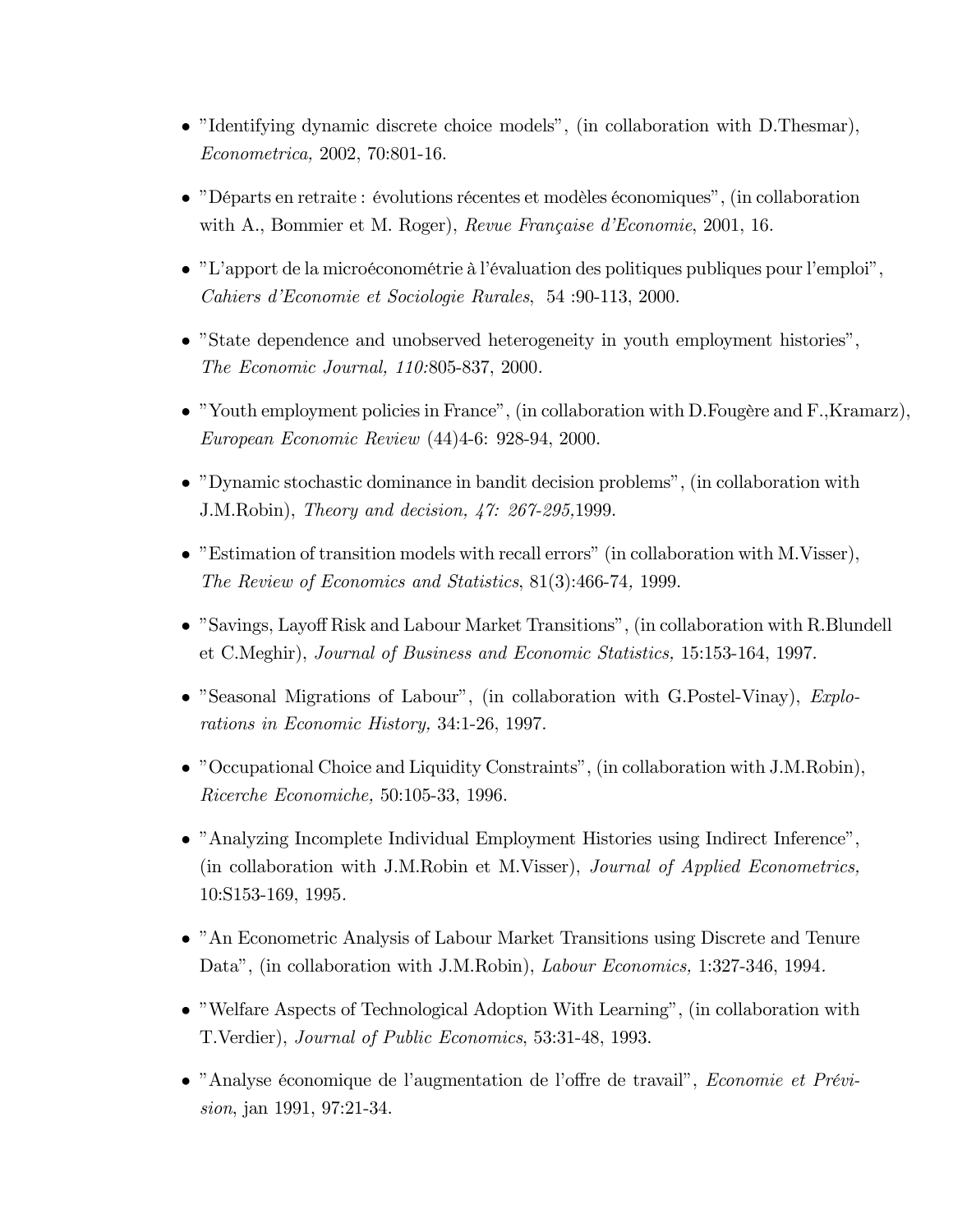- "Segmented or Competitive Labour Markets", *Econometrica*, jan 1991, 59(1): 165-87 .
- " Un modéle économétrique des migrations saisonnières de main d'oeuvre", (in collaboration with J.P.Bompard, G.Postel-Vinay), Annales d'Economie et de Statistiques, sept 1990, 19:98-129.
- "Taxation and Labour Supply in France", *Journal of Human Ressources*, Summer 1990, 25(3):60-98, (in collaboration with F.Bourguignon).
- "Las teorias economicas de la movilidad profesional", (in collaboration with J.M.Robin), Revista de Economia Publica, mar 1990, 6:115-30.
- "Emploi, mobilité et chômage dans la France du 19e siècle", Annales E.S.C., jan 1990, 1:55-76.

# Chapters in books and other publications

- "How price sensitive is letter advertising mail in the UK?" (in collaboration with F.Fève, L.Veruete-McKay, and Soterios Soteri), forthcoming in *Proceedings of 26th* Conference on Postal and Delivery Economics edited by P.L. Parcu, and T. Brennan. Springer International Publishing Switzerland.
- "To What Extent has E-substitution Impacted the Demand for Letters and Which Factors are Constraining its Advance", (in collaboration with C.Cazals, F.Rodriguez and S. Soteri forthcoming in Proceedings of 26th Conference on Postal and Delivery Economics edited by P.L. Parcu, and T. Brennan. Springer International Publishing Switzerland.
- "What are the Main Factors Driving International Contract Export Mail Sent From the UK to Western European Countries?" (in collaboration with F. Fève, S. Soteri, and L. Veruete-McKay), 2018, The Contribution of the Postal and Delivery Economics edited by P.L. Parcu, T. Brennan and V.Glass. Springer International Publishing Switzerland.
- "Analysis of the effect of management quality variables in delivery cost functions", (in collaboration with C. Cazals and S. Soteri), 2018, The Contribution of the Postal and Delivery Economics edited by P.L. Parcu, T. Brennan and V.Glass, Springer International Publishing Switzerland.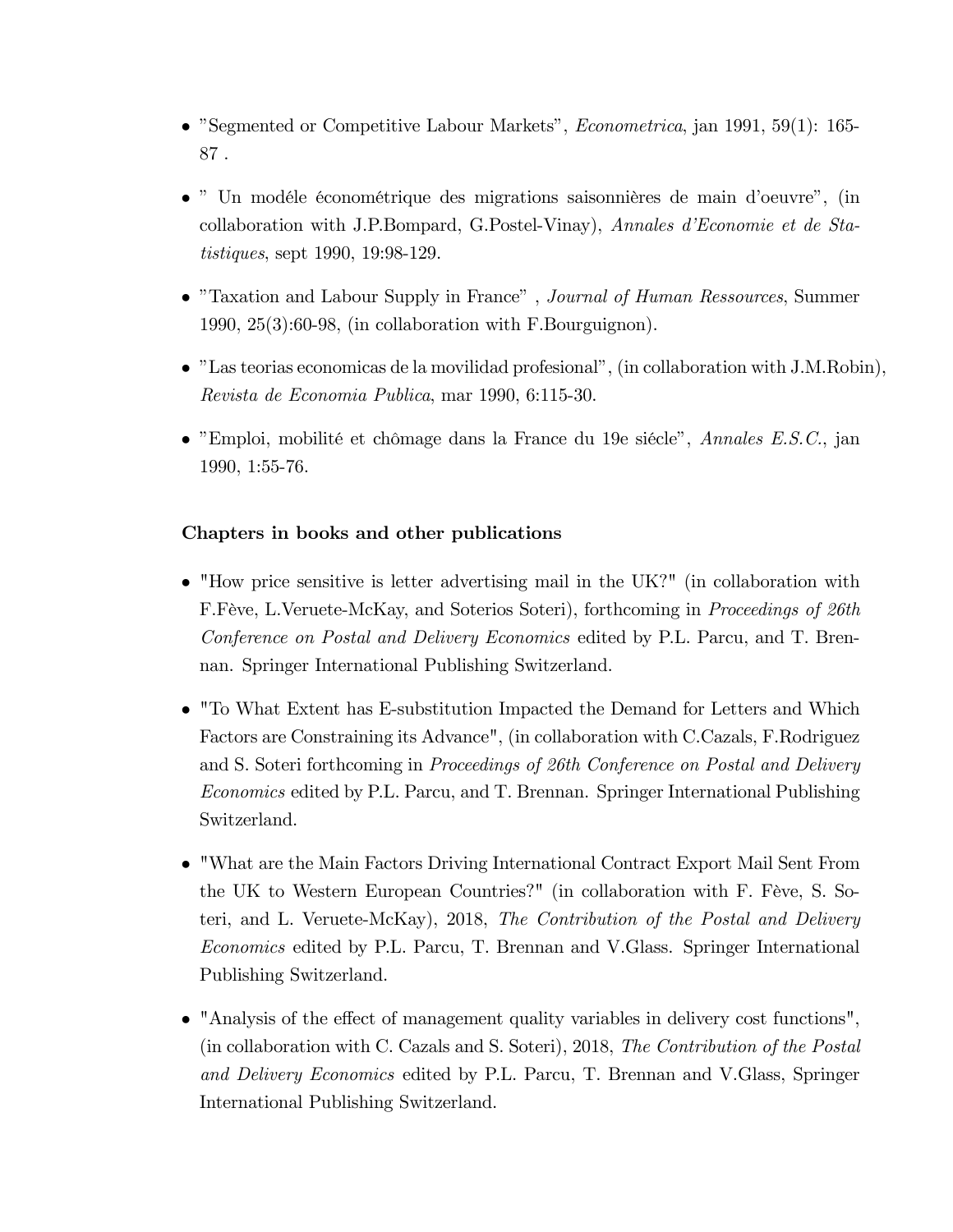- $\bullet$  "Identification partielle: méthodes et conséquences pour les applications empiriques", 2014, L'Actualité Economique, 89(4):233-258.
- $\bullet$  "La ségrégation résidentielle : un facteur de chômage ?" (in collaboration with Laurent Gobillon and Harris Selod), Regards croisés sur l'économie, 2011/1 - n° 9. 272-281
- "Logit models of individual choices", The New Palgrave Dictionary of Economics, Mac Millan, 2009.
- $\bullet$  "Parametric binary choice models" (in collaboration with Michael Lechner and Stefan Lollivier) in eds L. Matyas and P. Sevestre, *Panel data Econometrics*, Kluwer: Amsterdam, 2009.
- · "Fins de carrière et départs à la retraite: l'apport des modèles de durée" (in collaboration with Benoit Rapoport and Muriel Roger), Solidarité et Santé de la Drees, 3, 2006: 101-117.
- $\bullet$  "Econométrie linéaire des panels : une introduction", Actes des Journées de Méthodolo*gie Statistique*, 2005.
- "Comment on "Les effets des dispositifs publics d'insertion en emploi" de Gilbert, Kamionka et Lacroix", Economie et Statistique, 345:85-87, 2001.
- "Evaluation statistique de l'effet des stages sur l'insertion professionnelle des jeunes", Economie et Statistique, 304-305:75-94, 1997
- "L'évaluation des politiques publiques d'insertion des jeunes sur le marché du travail", (in collaboration with V.Lechene), Les jeunes et l'emploi, Cahiers Travail et Emploi, La Documentation Française, 1996.
- "Demanda de educacion en las zonas rurales colombianas", (in collaboration with José Leibovich), Coyuntura Economica, 26: 129-150, 1996.
- "Measurement of Implicit Prices of Family Labour in Agriculture: An Application to Cote d'Ivoire", (in collaboration with S.Lambert), in F. Caillavet, H. Guyomard et R. Liffran, eds., Agricultural Household Modelling and Family Economics, Elsevier, Amsterdam, 1995
- $\bullet$  "Analyse des déterminants des salaires", (in collaboration with V.Lechene) in F., Bouchayer eds., Trajectoires sociales et inégalités, ERES: Toulouse, 221-43, 1995.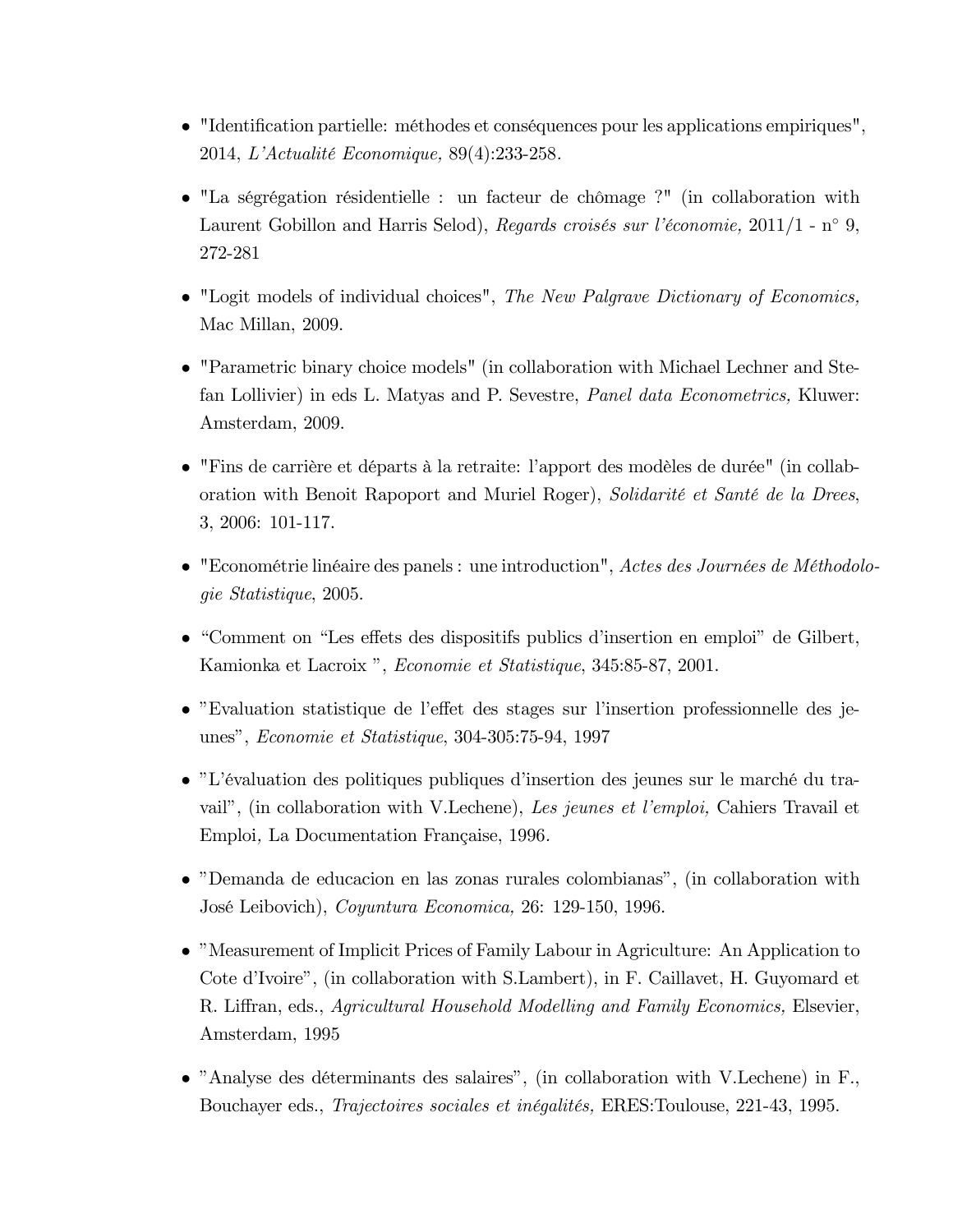- "Le processus de décision des ménages ruraux est-il récursif? Une application au cas de la Côte d'Ivoire", (in collaboration with S.Lambert) in M. Benoit-Cattin, M. Griffon et P. Guillaumont, eds. Economie des politiques agricoles dans les pays en voie de développement, RFE, Paris, 1994.
- "Female Labour Market Participation and Wages in Colombia", in eds G.Psacharopoulos et Z.Tsannatos, Women's Employment and Pay in Latin America, World Bank, 1992.
- "External Trade and Income Distribution in Malawi", (in collaboration with F. Johnson) in F.Bourguignon et C.Morrisson, eds. External Trade and Income Distribution, OECD, Paris, 1989.
- "Analyse de l'offre de travail sur un marché concurrentiel et segmenté", PhD Thesis, EHESS, 1987 (Prize of the best PhD dissertation in 1987 awarded by the Association Francaise de Sciences Economiques).
- "Une étude économétrique de l'offre de travail féminine en Colombie", (in collaboration with R.Radji),  $Statéco$ , 4:67-90, march 1985.

# Recent Working Papers in a Series

• "A Field Experiment: Congestion in Matching Markets " (With Yinghua He), 2017, TSE Working Paper, n. 17-870, submitted.

# **Work in Progress**

- "Consumer Demand with Unobserved Stockpiling and Intertemporal Price Discrimination" (in collaboration with Pierre Dubois), 2015, processed.
- "Students' portfolio choice of educational investment" (in collaboration with Jose-Raimundo Carvalho and Xintong Han), 2014
- "Partial Identification and Risky Assets" (in collaboration with Christian Bontemps and David Pacini), 2014
- "Human capital investments in two sectors" (in collaboration with Laurent Gobillon and Sébastien Roux), 2016.

# **Other Works**